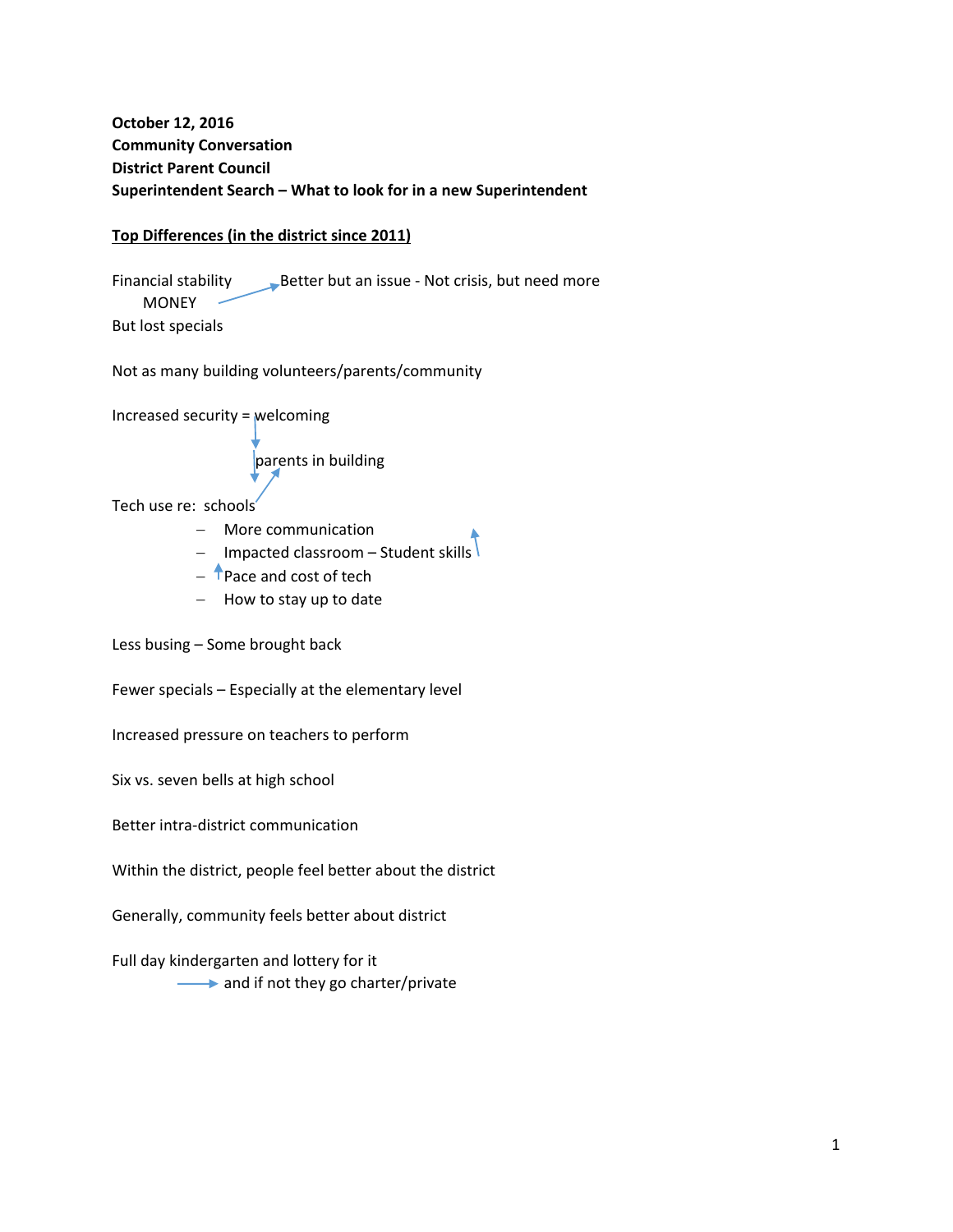#### **Individual Group Comments (Top Differences)**

Full day kindergarten Resurgence of growth from 10‐ish years ago Transportation Specials STEM/STEAM push Push to advance curriculum Technology growth Decrease in parental/community involvement (volunteerism, etc.) Managing community/commercial growth Higher staff turnover Different mandates on staff Nutrition/lunch/snack changes

Population growth Security Financial stability

| <b>Testing</b>        | Money             | Social Media |
|-----------------------|-------------------|--------------|
| Far more pressure     | Stable, but still | Perceptions  |
| to teach to the test, | not seeing it     | Keeping up   |
| pressure on kids      | translate         |              |

Reduced offerings/specials Student academic expectations Change in parental involvement Changes in state mandates/federal mandates Change in demographics Change in finances Communication

Technology communication Increased pressure on teachers due to standards – We are losing good educators to other districts Changing population in area – Greater diversity and socio‐economic challenges

Less course offerings/programs being cut Music/PE Busing Extracurricular activities – Fees – Ability to participate Keeping up – Need to be competitive with other districts Keeping up with pace of technology/digital learning/STEAM initiatives Preparing students for change in future career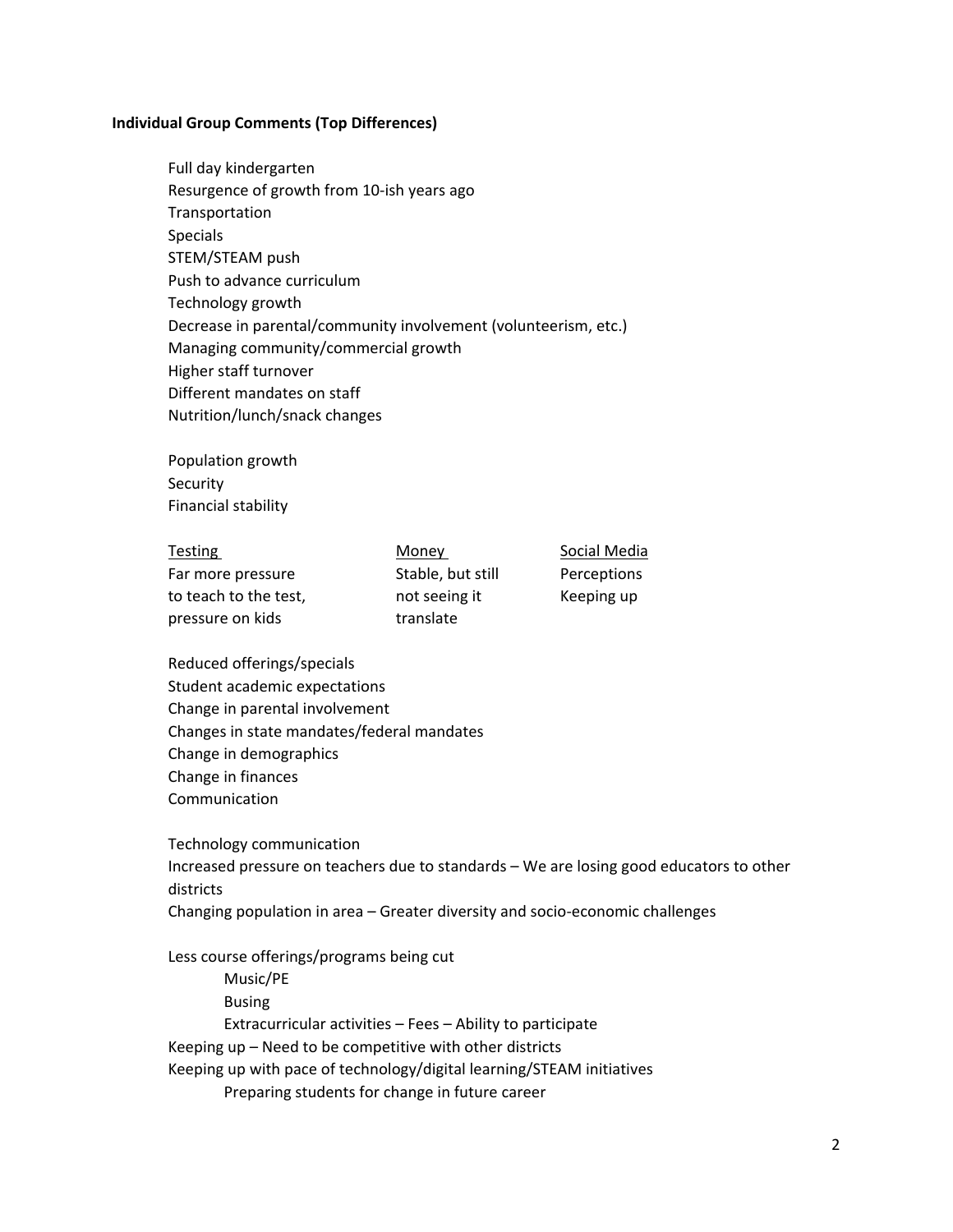(Individual Group Comments continued)

Dealing with state testing and how parents understand those scores Social media/communications (rumors) Budgeting for additional specials (classes that were dropped years ago now that we are more financially stable)

#### **Key Questions for District and/or New Superintendent to Grapple With**

Meet district growth needs vs. needs of individual students

How not to "Balkanize" the district Build 
ightarrow Continuity across district

How to build/create innovative/creative students/teachers despite culture of testing

Role of district vis‐à‐vis state

- Advocacy at state level

```
Market/PR success – "All we do well"
```
Eg. Santa Ono and twitter

Very visible

Balance history of district with a new future/vision (Eg. High school split, Union School)

Better engage older community members

More business engagement with schools

- Internships
- Adopt a building

Professional networker to build partnerships to innovate (Eg. Businesses and colleges)

Network within buildings – Be visible

- Like a district mayor
- Spiritual leader

Retirees have talents to give

Build and communicate a vision for future of district

Great central core team

Work with this team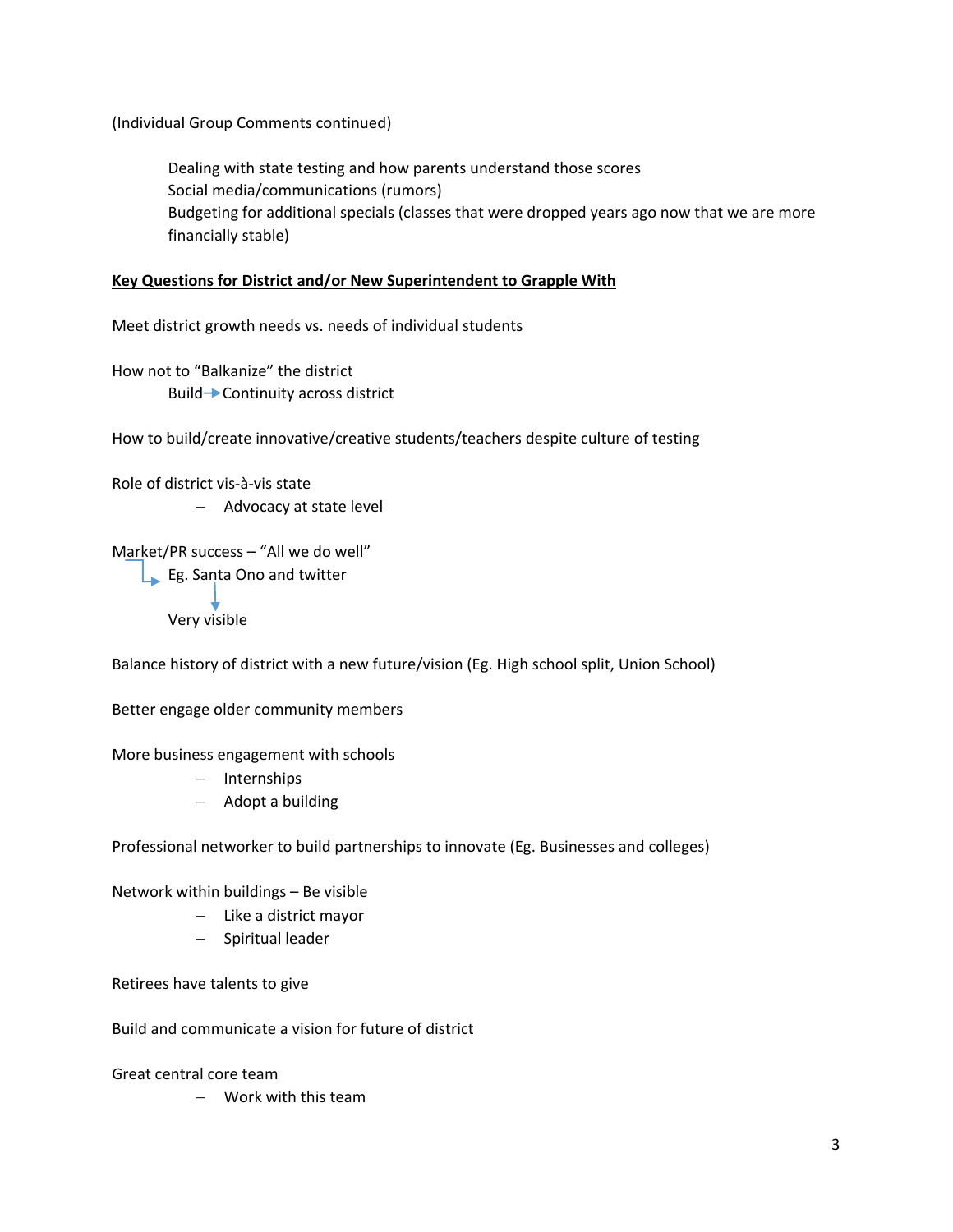(Key Questions for District and/or New Superintendent to Grapple With continued)

A superintendent with ties to community

- $-$  A vested interest here
- But experienced elsewhere
	- o Different culture

We want longevity

Can the leader be flexible enough to deal with different buildings and strengths and needs? Needs of one school vs. others

Balance continuity across buildings with innovation within each

 $\blacktriangle$  Requires leadership flexibility

What is the Core Role of this district? Vision positive engaged Fighter, dynamic, caring and the control of the Communication of the Communication of the Communication of the Communication of the Communication of the Communication of the Communication of the Communication of the Commun Charismatic, accessible, approachable Progressive, visible accountable Thick‐skinned, forward thinking Inspirational, adaptable, flexible Conservative, modern Relational, hardworking, moral, good Professional networker, invested

### **Individual Group Comments (Key Questions)**

- 1. How will you manage finances to allow for specials to come back at all levels?
- 2. How will you help teachers manage the ever-changing academic needs-based, language, cultural (etc.) diversity within the schools?
- 3. How can you help implement a possible full‐day kindergarten to help all students start first grade on an even playing field? (Possible half‐day with parental involvement, more technology available?)
- 4. How will you bring consistency to all schools so students at Endeavor and those at Cherokee will have the same curriculum and experience? How will you do this and also allow them to grow?
- 5. How can we engage our business community to be involved in our schools? (Internships, adopt a building?)
- 6. How will you help us keep our curriculum modernized to help students learn what they need to choose careers?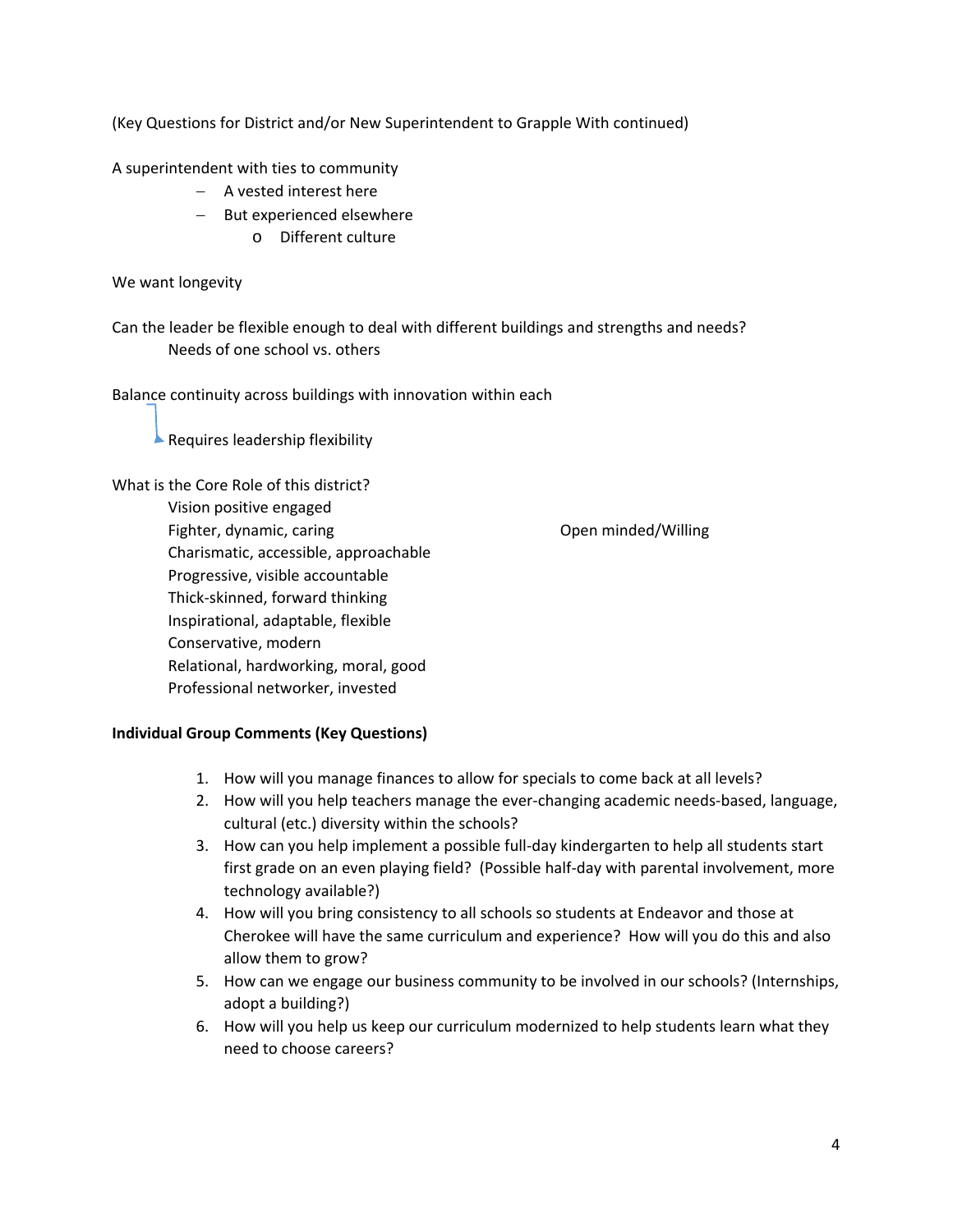(Individual Group Comments (Key Questions) continued)

- 1. How will you elevate the profile of Lakota (like Ono for University of Cincinnati)?
- 2. Balance security with parental-community involvement?
- 3. Balance technology use with interpersonal skills?
- 4. Reach all students to prep for life after high school?
- 5. Morale of staff Retention of staff, inspire staff?
- 6. Financial responsibilities?
- 7. Balance state mandates Incorporate innovations/problem solving skills for students?
- 1. Security?
- 2. College isn't for everyone How to reach those kids?
- 3. How will you reach the middle group?
- 4. How will you help each child reach their fullest potential?
- 5. Do you feel specials are critical?
- 6. What are your concerns about the kids' challenges and what is your plan?
- 1. What is your role in the state policy?
- 2. What is your role in each building? Will you micromanage each building or trust the leadership in each building?
- 3. Will you plan for the future or plan for day to day?

## **Individual Group Comments – Challenges for Superintendent**

- 1. How to empower teachers, district staff cut through bureaucracy, continue to protect staff?
	- $B =$  Be a superintendent who helps keep district within the parameters of government laws, Board expectations, but empower teachers to give back/support
	- Teachers need to be respected and given voice, but held accountable to being quality educators
- 2. Building relationships with community
	- Accessibility to all stakeholders
- 1. How to deal with growing diversity (educational, socio-economic, etc.)
- 2. More continuity across the district East vs. West, class trips
- 3. How can we encourage collaboration?
- 4. How will we deal with future financial issues? New levy? Changing socio‐economic level
- 5. How can we use our older community members better?
- 1. What is the financial situation/forecast/needs?
- 2. What role will I play in the district (What is my specialty)?
- 3. How will I balance all the differences in the schools?